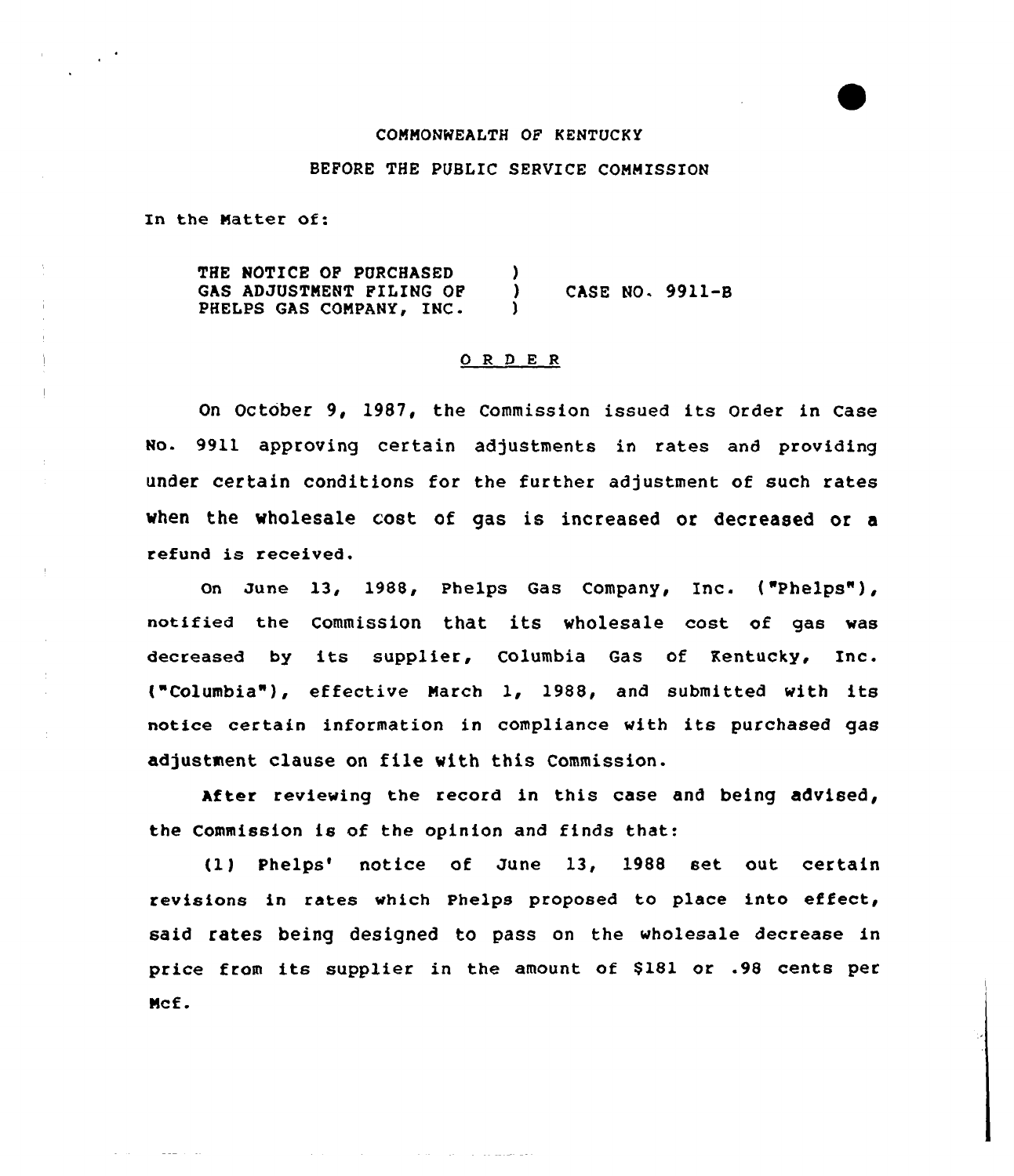(2 ) Phelps'holesale cost of gas was decreased by Columbia effective March 1, 1988.

(3} Phelps should report to the Commission the amount of excess revenues collected from March 1, 1988 to the date the proposed rates are implemented, along with a refund plan.

(4) Phelps' adjustment in rates under the purchased gas adjustment provision approved by the Commission in its Order in Case No. 9911 dated October 9, 1987 is fair, just, and reasonable, in the public interest, and should be effective with gas supplied on and after March 1, 1988

IT IS THEREFORE ORDERED that:

(1) The rates in the Appendix to this Order be and they hereby are authorized effective with gas supplied on and after March 1, 1988.

(2) Within 30 days of the date of this Order Phelps shall file with this Commission its revised tariffs setting out the rates authorized herein.

(3) Within 30 days of the date of this Order Phelps shall report the amount of excess revenues collected, along with a refund plan.

 $-2-$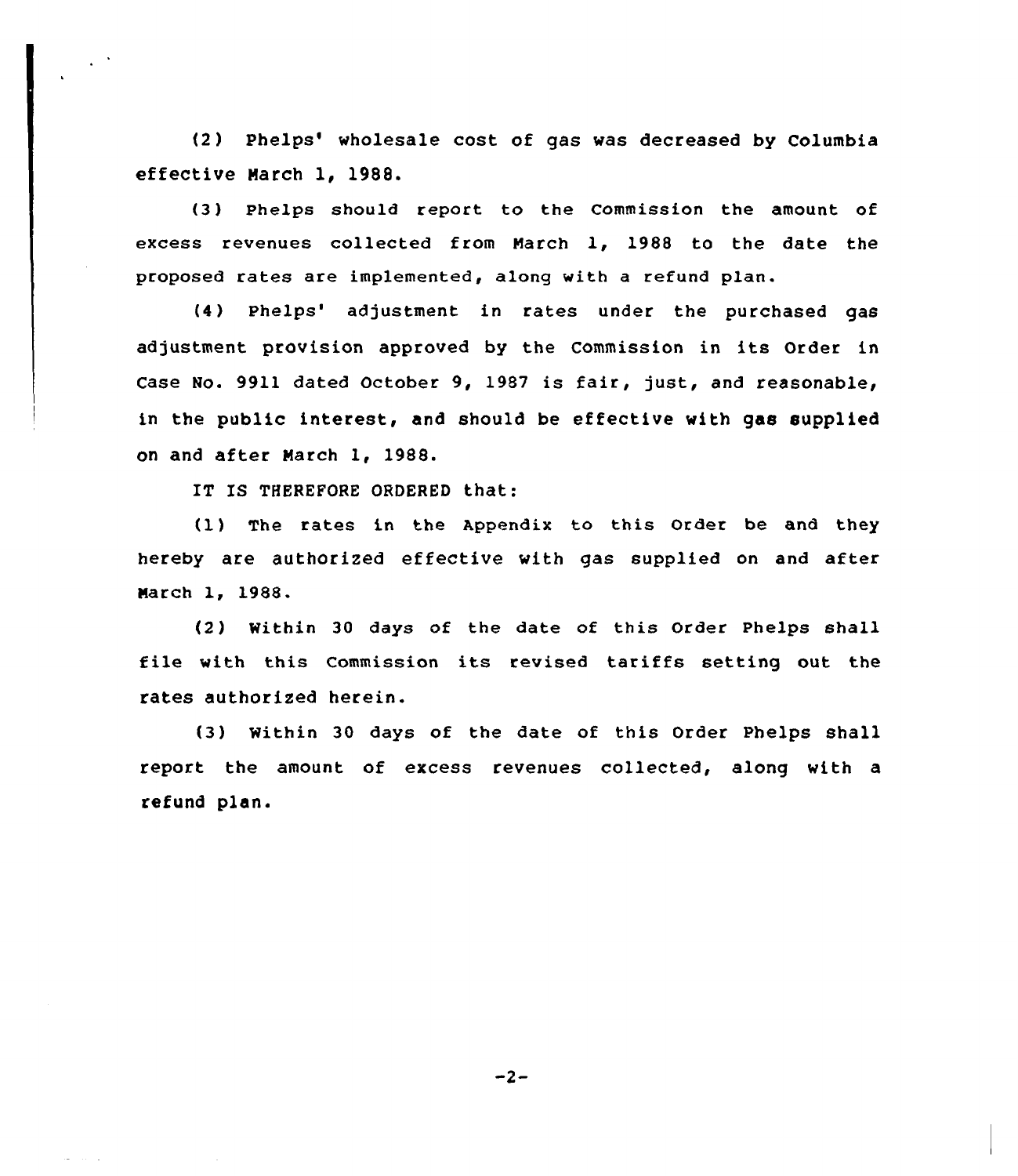Done at Frankfort, Kentucky, this 1st day of July, 1988.

PUBLIC SERVICE CDMMISSION

Ruboil D. Hemany

Více Chairma

sione

ATTEST:

Executive Director